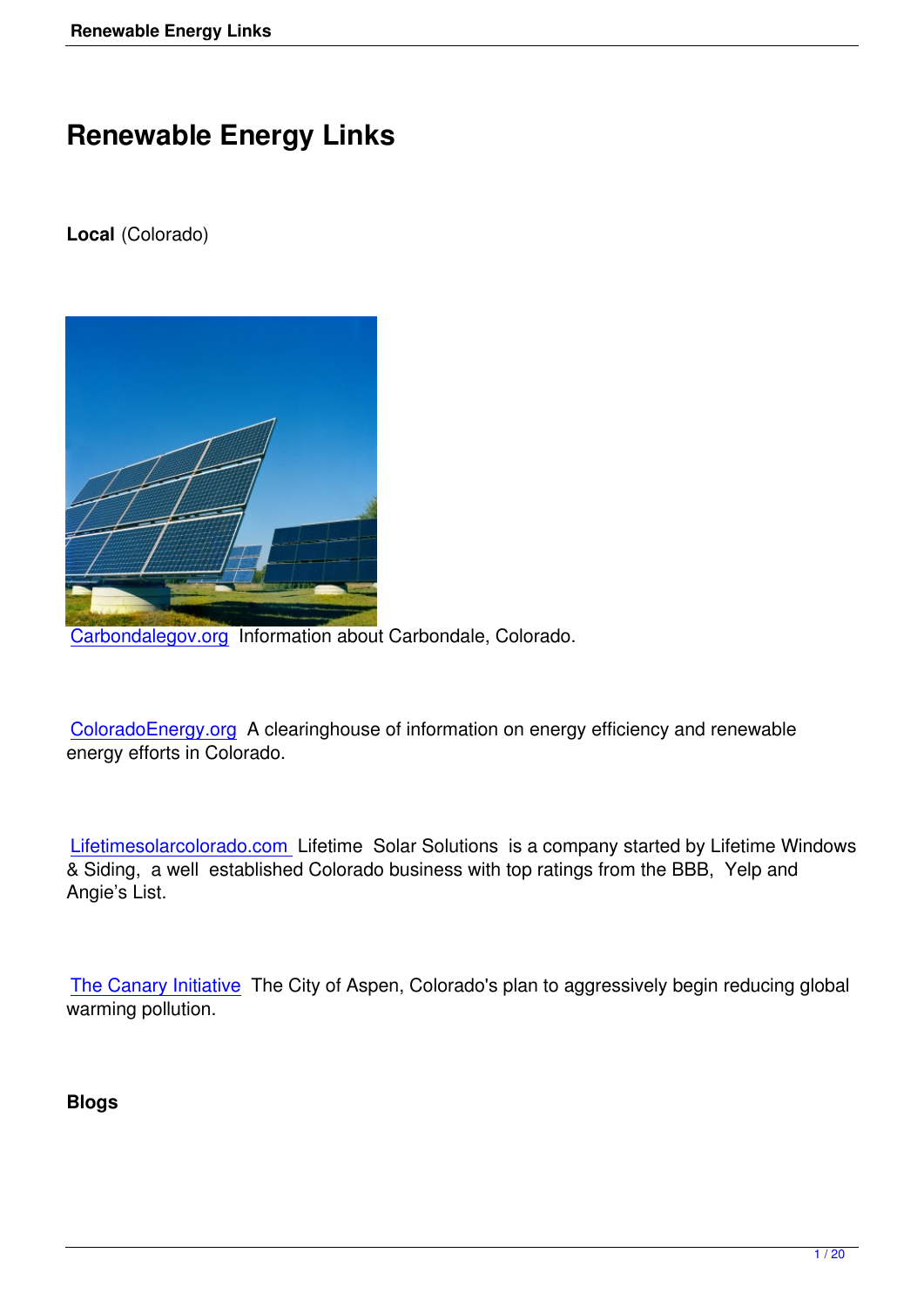Adventures of an Energy Nerd Weekly weirdness of the life of an energy efficiency nerd.

[Solar Fred's solarpowerrocks.c](http://adventuresofanenergynerd.blogspot.com/)om Solar Power Rocks! Find out out to use solar energy to power your home, your business, your life with Solar Energy International alum Tor Valenza, aka Solar Fred.

#### **Social Networks**

Solar Energy International on Facebook, Twitter, LinkedIn, and YouTube

Residential Wind Turbines is where industry professionals come together to share ideas, experiences and their expertis[e about win](http://www.facebook.com/pages/Solar-Energy-International-SEI/70295547361?ref=ts)d [power](http://twitter.com/solarenergyintl) as [a clean](http://www.youtube.com/user/solarenergyvideo#p/a/u/0/ZJ5eVie6RMA) renew[able sour](http://www.youtube.com/user/solarenergyvideo#p/a/u/0/ZJ5eVie6RMA)ce of energy.

## **Government**

California Energy Commission (CEC) The primary energy policy and planning agency for California.

[Consumer Energy Center Providing C](http://www.energy.ca.gov/)A consumers information on renewable energy and fuel alternatives, as well as tips on energy conservation.

DOE Energy Efficiency & amp; Renewable Energy (EERE) U.S. Department of Energy portal for information on renewable energy.

[National Renewable Energy Laboratory \(NREL\) The DOE](http://www.eere.energy.gov/)'s principal U.S. laboratory for renewable energy research and development.

[SANDIA National Labs PV-specific site includin](http://www.nrel.gov/)g good system and component level information from SANDIA's Photovoltaic Systems Program.

[United Nations Energy](http://photovoltaics.sandia.gov/) & amp; Environment Program The UNDP helps countries strengthen their capacity to address environmental challenges at global, national and community levels.

**[Associations, Institutes & Nonprofit Organization](http://www.undp.org/energyandenvironment/)s**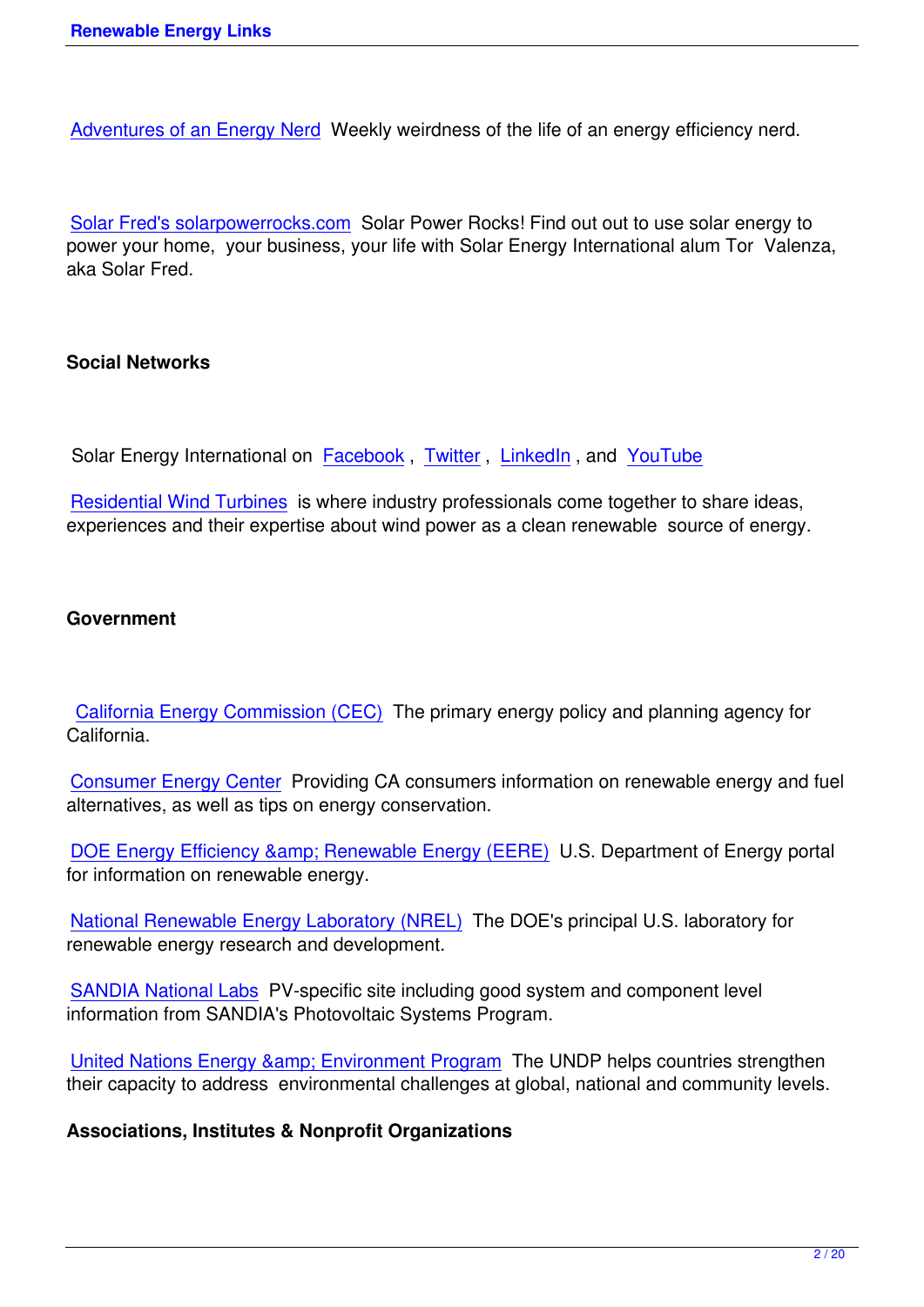Adobe Alliance A nonprofit group dedicated to helping communities apply cooperative building techniques in earth architecture.

[Alliance to Save](http://www.adobealliance.org/) Energy (ASE) Group promoting energy efficiency worldwide to achieve a healthier economy, a cleaner environment, and greater energy security.

[Alternative Energy Institute \(AE](http://ase.org/)I) A major information resource of wind energy for Texas.

American Council for an Energy Efficient Economy (ACEEE) Nonprofit organization dedicated [to advancing energy efficiency as](http://www.windenergy.org/) a means of promoting both economic prosperity and environmental protection.

[American Council On Renewabl](http://www.aceee.org/)e Energy (ACORE) Non-profit organization in Washington D.C. focused on accelerating the adoption of renewable energy technologies into the mainstream of American society.

[American Hydrogen Association \(AHA\) Organizatio](http://www.acore.org/front)n providing information on the use of hydrogen as a fuel.

[American Solar Energy Society \(ASES\)](http://www.clean-air.org/) National organization dedicated to advancing the widespread use of solar energy.

[American Wind Energy Association \(AW](http://www.ases.org/)EA) National organization advocating the development of wind energy as a reliable, environmentally superior energy alternative.

[Arizona Solar Center \(AZSC\) Nonprofit orga](http://www.awea.org/)nization whose mission is to promote the use and utilization of solar energy.

[Boston Area Solar Energy As](http://www.azsolarcenter.com/index.html)sociation (BASEA) Fostering the design and use of solar and sustainable energy technologies through education, advocacy and the demonstration of practical, cost effective techniques.

[British Wind Energy Association \(BWEA\) Promo](http://www.basea.org/)ting the use of wind power in and around the UK, both onshore and offshore.

[Buckminster Fuller Institute \(BFI\) Institute](http://www.bwea.org/) committed to a successful and sustainable future for 100% of humanity.

[California Solar Center \(CSC\) De](http://www.bfi.org/)signed to be a prime source of information on solar energy activity in CA.

[Canadian Association for Ren](http://www.californiasolarcenter.org/index.html)ewable Energies (WeCARE) National Canadian association advocating the use of renewable energies.

[Canadian Wind Energy Association \(CanWEA\) Nonprofit t](http://www.renewables.ca/main/main.php)rade association promoting the appropriate development and application of wind energy in Canada.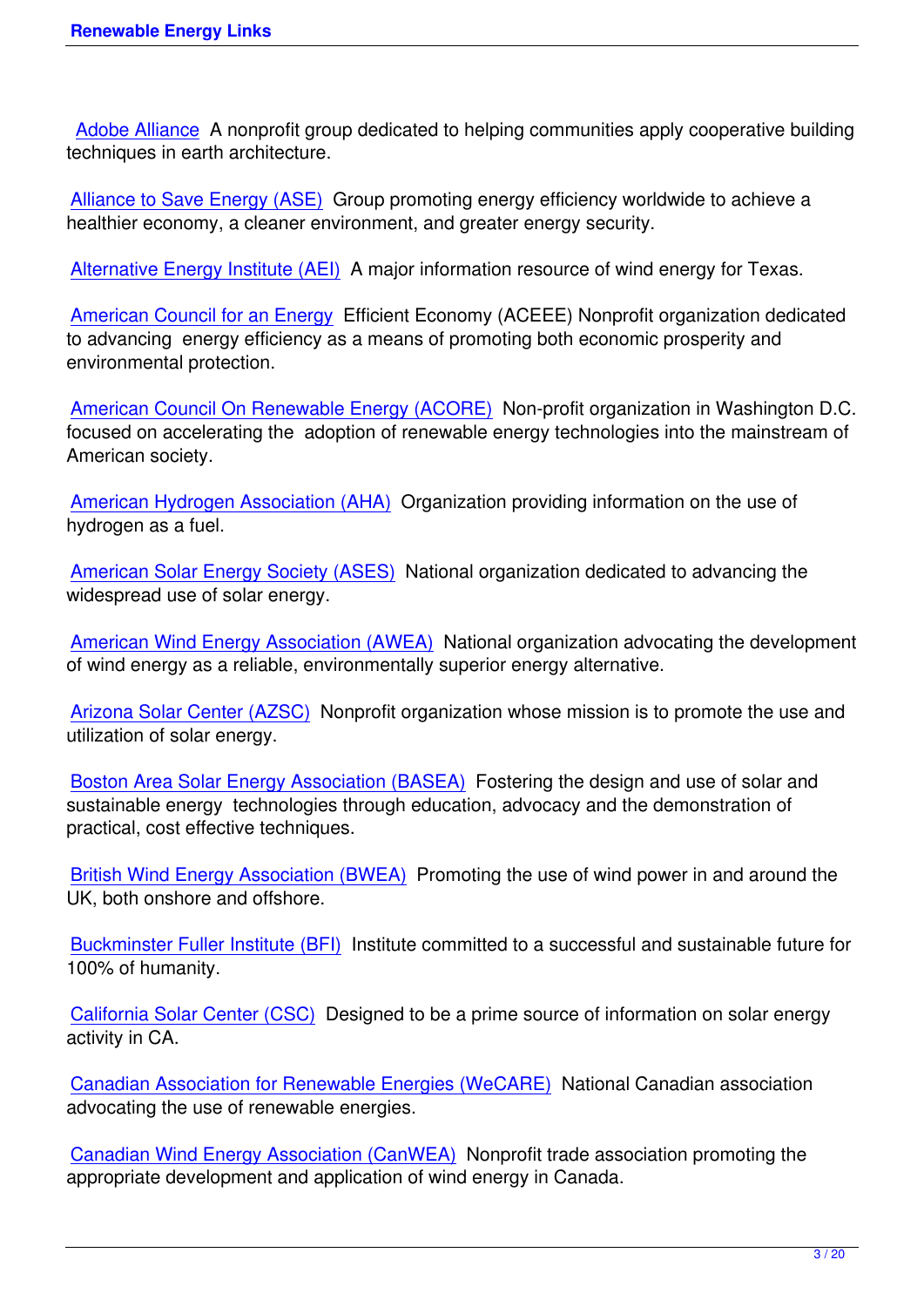Center for Alternative Technology (CAT) European eco-center offering practical solutions to environmental problems.

Center for Renewable Energy & amp; Sustainable Technology (CREST) National organization supporting the advancement of renewable energy technology through policy research.

[Centro de Estudios de la Energ?a Solar \(Censolar-Spain\) Solar energy](http://www.repp.org/) training center.

Clean Power Campaign Nonprofit organization of environmental and public interest groups, [and renewable energy providers to promote increased ele](http://www.censolar.org/)ctric system reliance on sustainable use of energy resources.

[Coalition for New Energ](http://www.cleanpower.org/index.html)y Technologies Coalition working at the federal and state levels to advance renewable energy and efficiency technologies in AZ, CO, NM, and UT.

[Colorado Strawbale Association](http://www.newenergytechnologies.org/)

Colorado Solar Energy Industries Association (COSEIA) Promotes the use of solar energy and [conservation to improve the envi](http://www.coloradostrawbale.org/)ronment and create a sustainable future.

[Community Office for Resource Efficiency \(CORE\) Non-](http://www.coseia.org/newsite/index.php?id=1)profit organization that promotes renewable energy and energy efficiency in western Colorado and beyond.

[Cooperative Community Energy \(CCEnergy\) A bu](http://www.aspencore.org/)yer's cooperative providing quality renewable energy equipment and services.

[The Dharma House An organization in the so](http://www.cooperativecommunityenergy.com/t_index.html)uth of France that runs various courses in solar energy and ecology.

[Development Cente](http://www.thedharmahouse.com/)r for Appropriate Technology (DCAT) Center working to enhance the health of the planet by promoting a shift to sustainable construction and development through leadership, strategic relationships, and education.

[Earth Energy Society of Canada \(EESC\) Society incorpo](http://www.dcat.net/)rated to represent and promote earth energy technology as a viable economic and environmental option in Canada's energy scenario.

[Ecological Building Network](http://www.earthenergy.ca/conta.html)

EcoNet Organization bringing advanced communications technologies to grassroots [organizations worldwide.](http://www.ecobuildnetwork.org/)

[Eco Sou](http://www.igc.org/)l Home of the National Fuel Cell Education Program, focusing particularly on renewable hydrogen and fuel cells.

[El Paso S](http://www.ecosoul.org/main_ecosoul.html)olar Energy Association (EPSEA) Association providing practical information on solar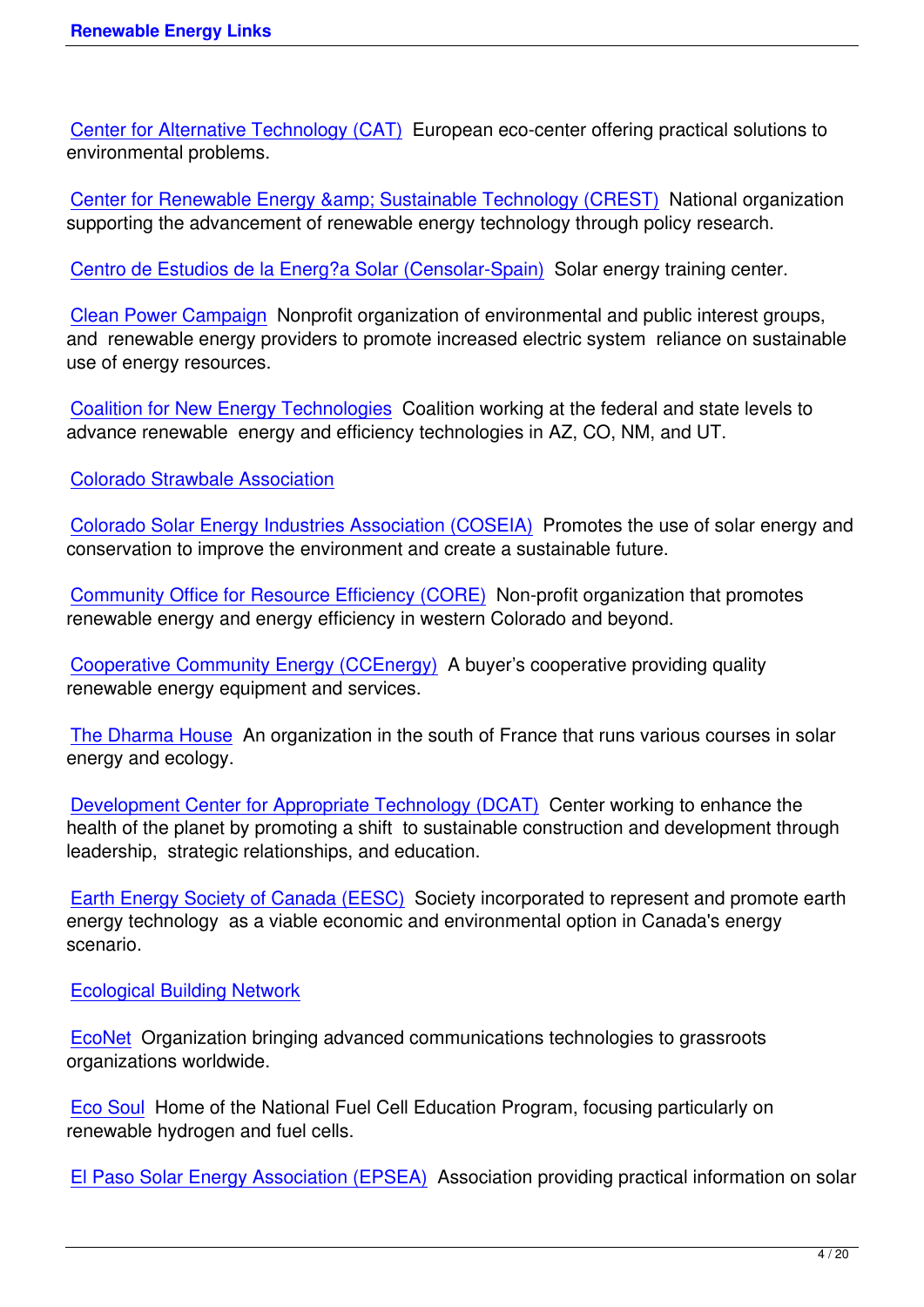energy and energy efficiency, focusing on issues relating to the US Southwest.

Electric Auto Association (EAA) A source of information on the current state of electric vehicle technology worldwide.

[Energy Efficient Building Associ](http://www.eaaev.org/)ation (EEBA) Association dedicated to helping transform the residential design, development and construction industries to profitably deliver energy efficiency and environmentally responsible buildings and communities.

Find Your Genius Training resource website for safety and other useful topics

Florida Solar Energy Center (FSEC) Research institute of the University of Central Florida [focused on renew](http://www.training-classes.com/course_hierarchy/Environmental/Green_Renewable_Energy/)able energy and energy efficiency research, training, testing, and certification.

[Future Energies U.K. web log hostin](http://www.eeba.org/)g articles and discussions on various energy related issues.

[Geiger Research](http://www.futureenergies.com/) Institute of Sustainable Building Promoting natural building, and sustainable design and development through research, training, education and consulting services.

[Green LA Group of environmental programs run b](http://www.grisb.org/)y the Los Angeles Department of Water and Power committed to supporting and embracing environmental efforts towards a sustainable future.

[Hollowtop](http://www.greenenergyohio.org/default.cfm?Flash=true)'s Sustainable Living Skills Provides links and information on sustainable living skills.

International Energy Foundation (IEF) Organization to facilitate the transfer of research and [technology in all areas of energy with](http://www.hollowtop.com/cls_html/cls.html) special emphasis on developing countries.

[International Solar Center Berlin Gene](http://www.ief-energy.org/)ral information and links to international resources on renewable energy.

[Interstate Renewable Energy Co](http://emsolar.ee.tu-berlin.de/iscb/home.html)uncil (IREC) Council with a mission to accelerate the sustainable utilization of renewable energy sources and technologies in and through state and local government and community activities.

[Midwest Renewable Energy Association \(MR](http://www.irecusa.org/)EA) Nonprofit network for sharing ideas, resources, and information to promote a sustainable future through renewable energy and energy efficiency.

[Narrow Ridge Earth Literacy Center Organization](http://www.the-mrea.org/) with a mission to provide experiential learning of Earth Literacy based on the cornerstones of spirituality, sustainability and community.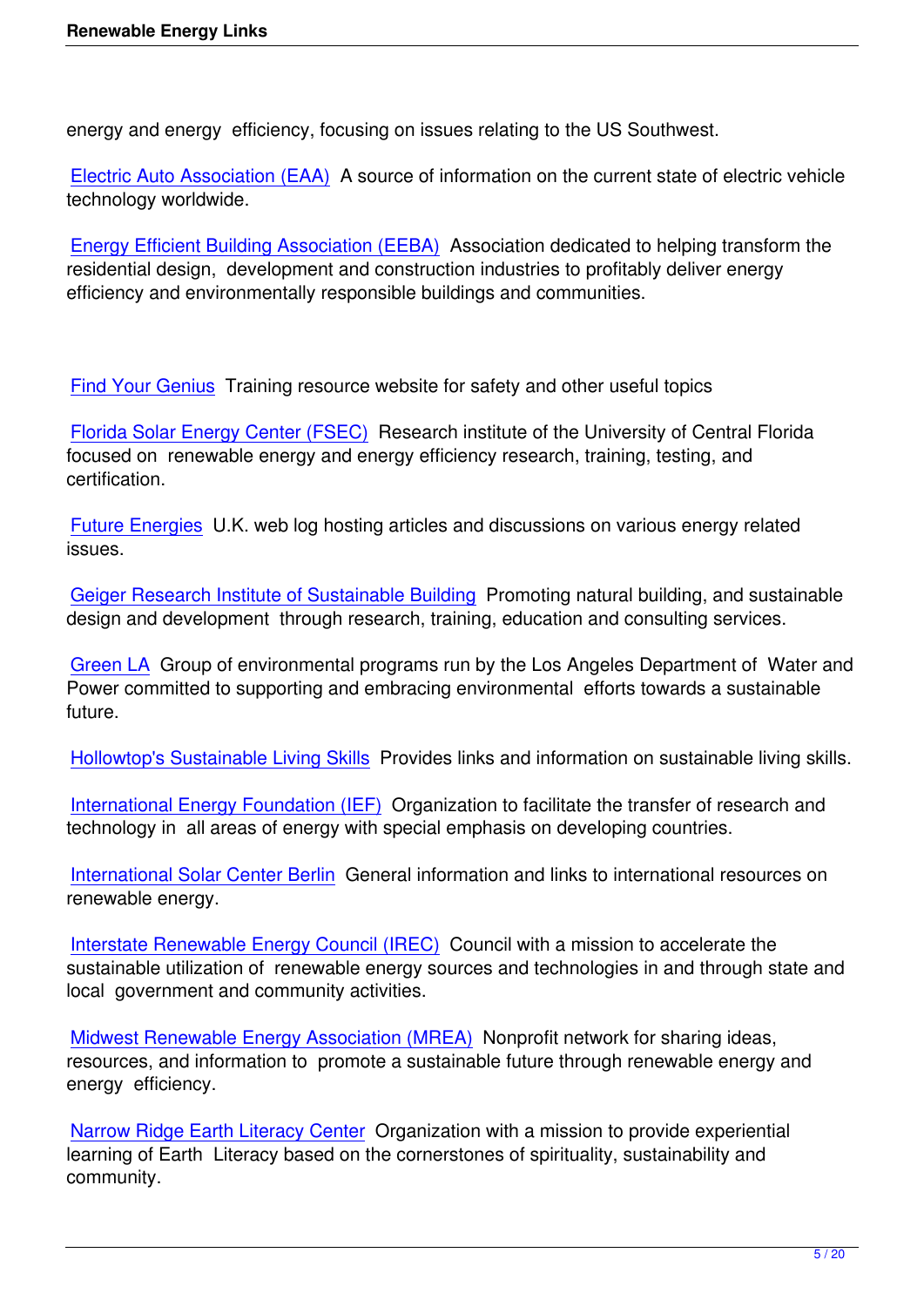National Biodiesel Board (NBB) National trade association representing the biodiesel industry as the coordinating body for research and development in the U.S.

[New Mexico Solar Energy Asso](http://www.biodiesel.org/)ciation (NMSEA) An educational nonprofit organization dedicated to promoting solar energy and related sustainable practices.

[North Carolina Solar Center \(NCSC\) A clearingh](http://www.nmsea.org/)ouse for solar and other renewable energy programs, information, research, technical assistance, and training for the citizens of North Carolina and beyond.

[North Carolina Sustainable Energy A](http://www.ncsc.ncsu.edu/)ssociation (NCSEA) Association participating in creating a sustainable energy future in North Carolina through the promotion of renewable energy technologies.

[Northeast Sustainable Energy Association \(NESEA\) Lea](http://www.ncsustainableenergy.org/)ding regional membership organization focused on promoting the understanding, development, and adoption of renewable energy technologies.

[Oregon Solar Energy Industries Association \(OSEIA](http://www.nesea.org/)) Dedicated to promoting the benefits of renewable energy and to developing a strong local renewable energy industry in Oregon.

[Potomac Region Solar Energy Association \(PRSEA\)](http://www.oregonseia.org/) Works to further the development, use of, and support for solar energy and related arts, sciences, and technologies.

REED program at Green Mountain College GMC has partnered with SEI as a cutting-edge practitioner in the field of renewable energy and design/build.

[Renewable Fuels Association \(RFA\) Nation](http://www.greenmtn.edu/reed.aspx)al trade organization for the U.S. ethanol fuel industry.

[Rocky Mountain Institute \(RMI\) An e](http://www.ethanolrfa.org/)ntrepreneurial nonprofit organization that fosters the efficient and restorative use of natural, human and other capital to make the world more secure, just, prosperous, and life sustaining.

[Rural Renewable Energy Allian](http://www.rmi.org/)ce RREAL delivers solar heat to low-income families on public energy assistance, making solar energy accessible to people of all income levels.

[SociallyResponsible.org Compreh](http://www.rreal.org/)ensive internet directory to help socially responsible people and businesses network.

[Solar Cooking Archive C](http://www.sociallyresponsible.org/)ollection of resources on solar cooking sponsored by Solar Cookers International.

[Solar Living Institute \(S](http://solarcooking.org/)LI) Nonprofit educational organization that promotes sustainable living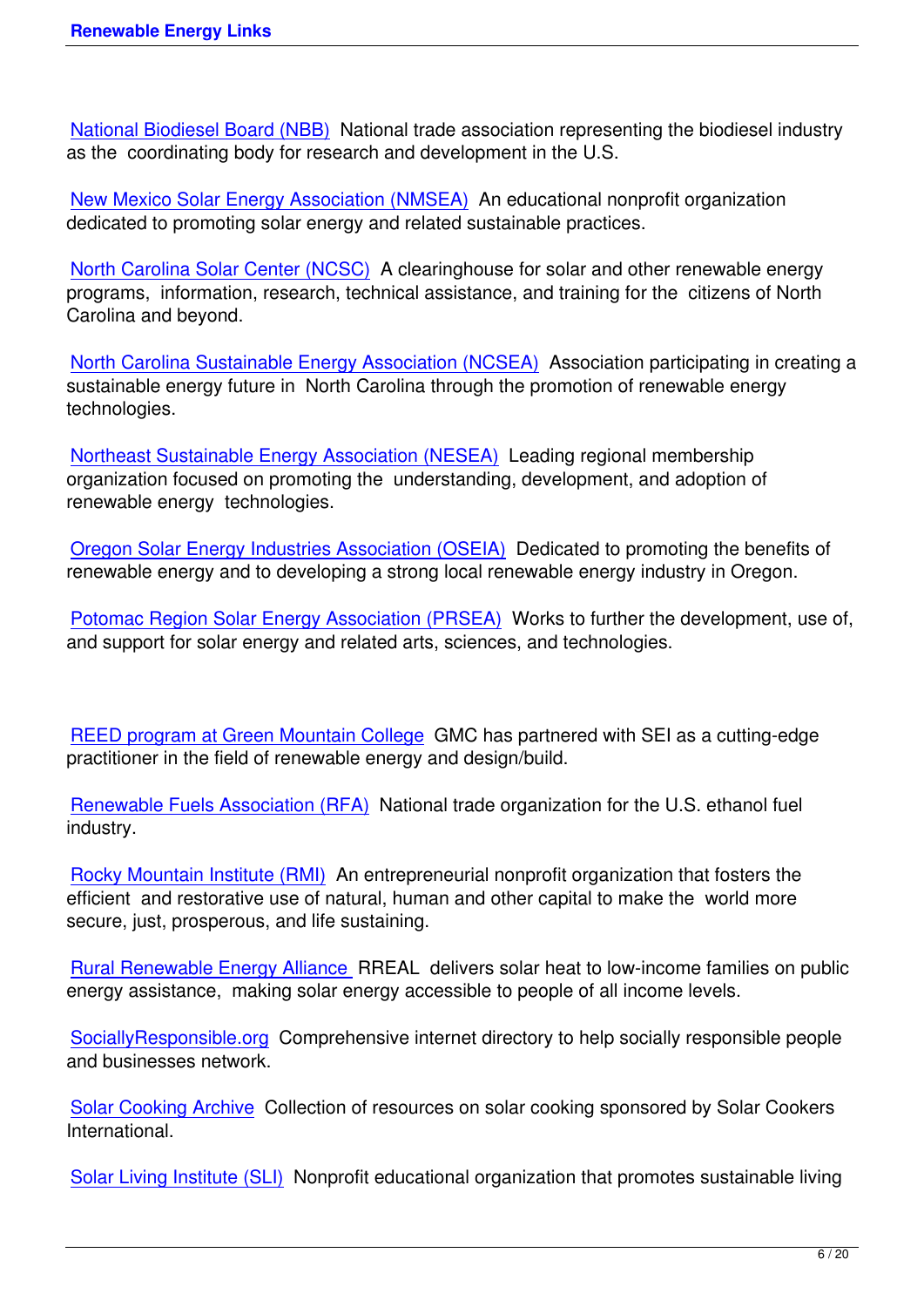through inspirational environmental education.

Sustainable Settings An entrepreneurial non-profit organization that inspires people and communities to embrace integrated solutions for sustainable development.

[Texas Solar Energy S](http://www.sustainablesettings.org/)ociety (TXSES) Group dedicated to increasing the awareness of the potential of solar and other renewable energy applications and to promote the wise use of these sustainable resources.

[Veggie Van Website Organization pro](http://www.txses.org/solar/)moting and providing information on the use of biodiesel fuel, with a mission to transform America into an energy independent nation.

[World Council for Re](http://www.veggievan.org/)newable Energy (WCRE) Globally operated independent organization established to defend, develop, and promote policies in favor of the wise and prudent use all forms of natural and renewable energy.

[Worldwatch Institute Independent research gr](http://www.world-council-for-renewable-energy.org/index.html)oup for an environmentally sustainable and socially just society.

# **Rural Development Organizations**

Builders without Borders International network of ecological builders working together for a sustainable future.

[Cubasolar A Cuban NGO](http://www.builderswithoutborders.org/) promoting renewable energy and energy efficiency.

Enersol Nonprofit charitable organization developing and introducing sustainable energy [solutions fo](http://www.cubasolar.cu/)r rural communities.

[Enginee](http://www.enersol.org/)ring for Developing Communities (EDC) University of Colorado program to educate globally responsible students who can offer sustainable and appropriate solutions to the endemic problems faced by developing communities worldwide.

[Engineers without Borders Nonprofit organizatio](http://ceae.colorado.edu/mc-edc/?ii=index)n established to help developing areas worldwide with their engineering needs, while involving and training a new kind of internationally responsible engineering student.

[Green Empowerment Non](http://www.ewb-usa.org/)profit international development organization promoting community-based renewable energy projects internationally to generate social and environmental progress.

[Greenstar.org Site de](http://www.greenempowerment.org/)livering solar power, health, education, and environmental programs to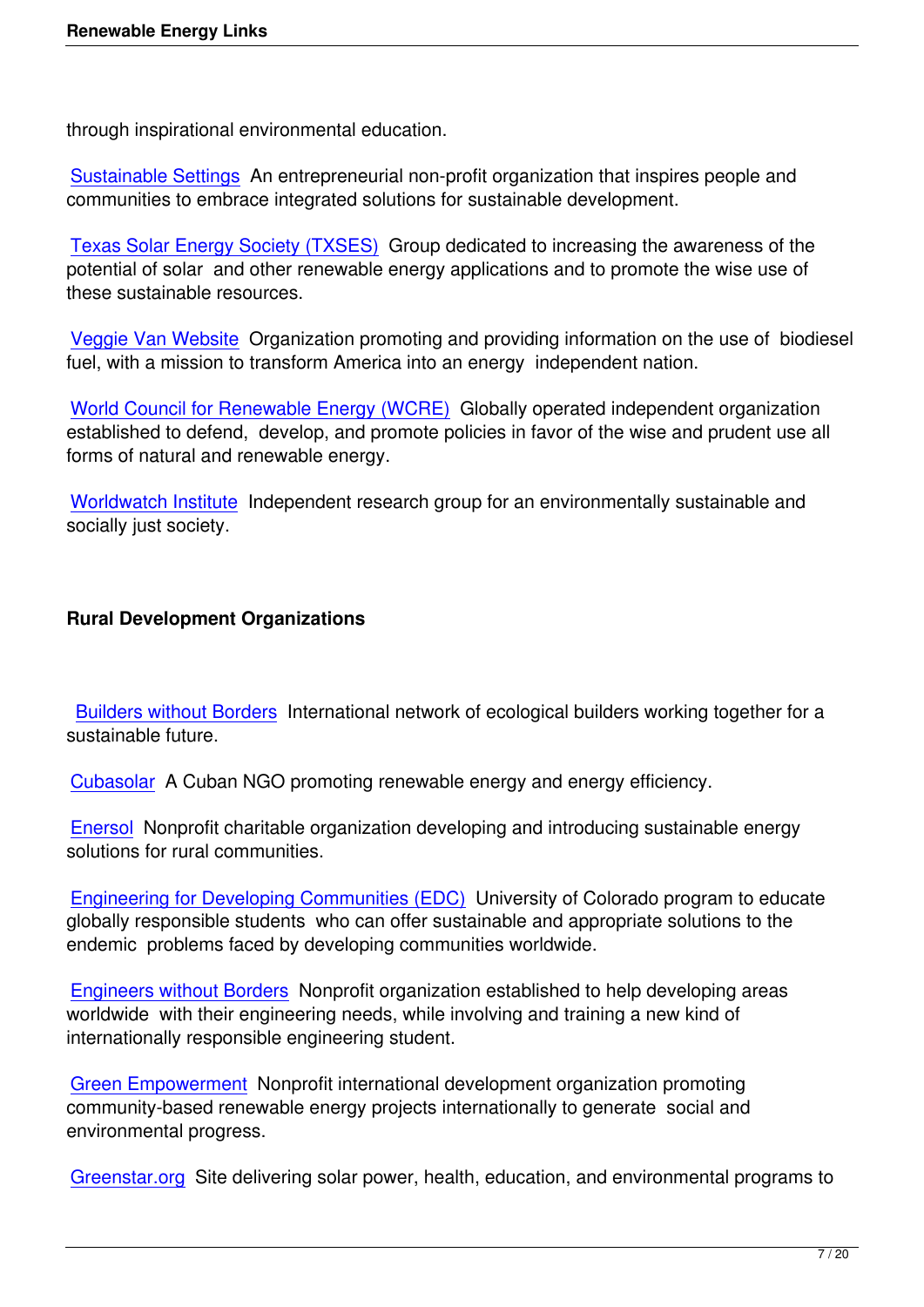small villages in the developing world.

Grupo Fenix A cooperative network of engineers and local community people who share a common passion for developing solar and renewable energy technologies in Nicaragua.

[Himalayan L](http://www.grupofenix.org/)ight Foundation (HLF) NGO working in Nepal to improve the quality of life in the Himalayan region via the use of environmentally friendly renewable energy technologies.

[Knightsbridge International \(KBI\) N](http://www.hlf.org.np/)ot for Profit Corporation dedicated to providing humanitarian assistance and disaster relief worldwide without regard to race, religion or national origin.

[Native Energy Organization com](http://www.knightsbridge.org/)mitted to helping develop domestic renewable energy sources, featuring Native American projects.

[Palang Thai T](http://www.nativeenergy.com/pages/error_page/327.php)hailand-based non-profit organization dedicated to empowering grassroots communities and small entrepreneurs to use renewable energy in ways that support sustainable development and participatory democracy.

[Plenty Intern](http://www.palangthai.org/)ational A village-based international development agency promoting local self-sufficiency in economically disadvantaged or otherwise threatened communities.

[Solar Electric Light](http://www.plenty.org/) Fund (SELF) Nonprofit charitable organization founded to promote, develop, and facilitate solar rural electrification and energy self-sufficiency in developing countries.

[Sustainable Nations Developmen](http://www.self.org/)t Project Promotes the sovereignty, environmental health, and cultural health of Indigenous Nations through community-based appropriate technology development work.

[The Sustainable Village A "social enterpr](http://www.sustainablenations.org/)ise" providing solutions to global problems using renewable energy and appropriate technology in developing countries.

[Village Earth An organiz](http://www.sustainablenations.org/)ation that helps achieve sustainable community-based development by connecting communities with global resources.

# **[Renewable E](http://www.villageearth.org/)nergy Events**

American Solar Energy Society (ASES) Conference Held annually in a different state.

Aspen Valley Renewable Energy Day Held annually in late August in Aspen, Colorado.

[Midwest Renewable Energy Fair Sponsored by the M](http://www.ases.org/)REA each summer in Custer, Wisconsin.

[SolFest Summer solar festival sponso](http://www.areday.net/)red by the Solar Living Institute in Hopland, CA.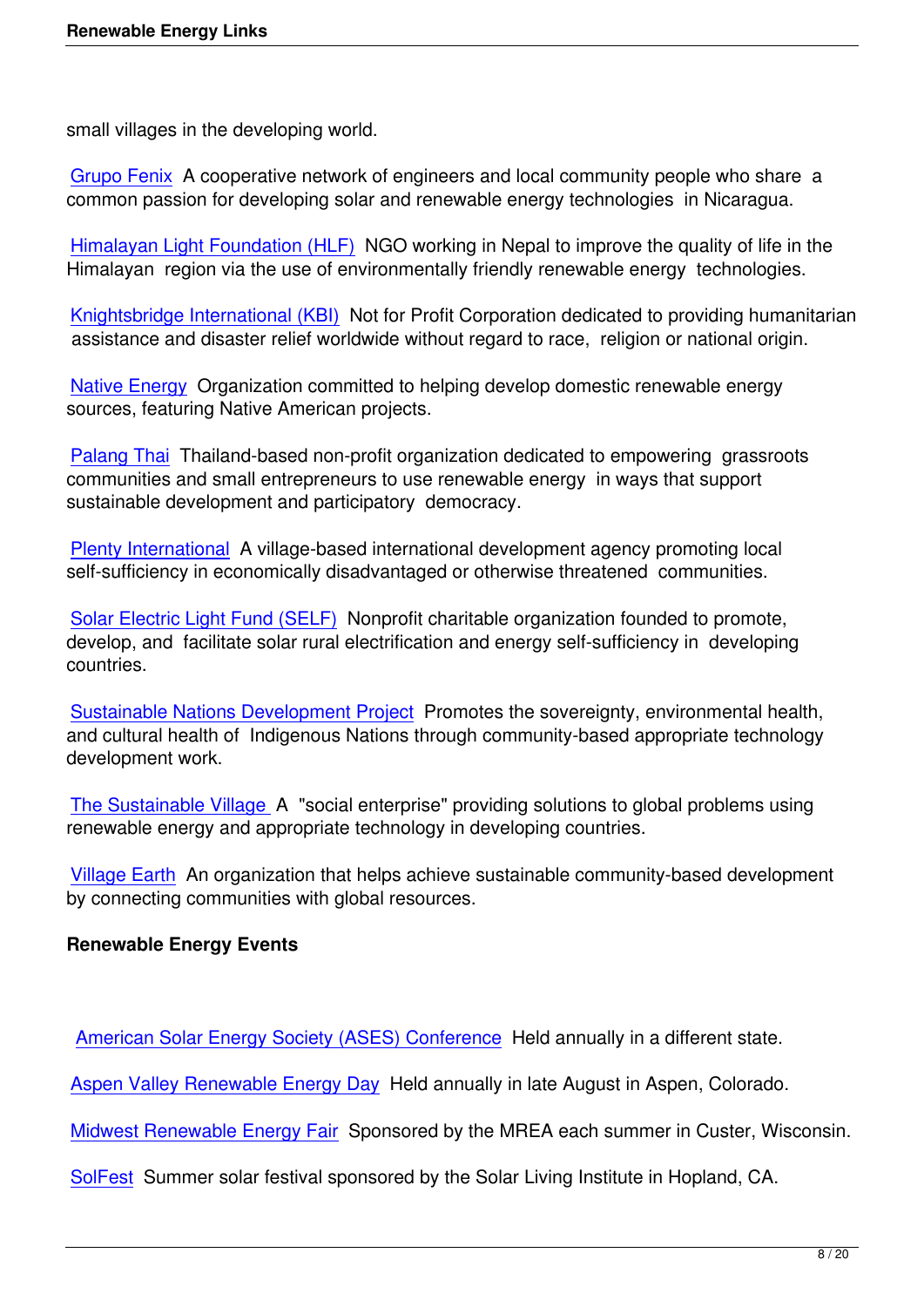Climate Change Provides the latest news and information about climate change science, global warming and alternative energy.

[Energy Planet A](http://www.climatechange.com.au/) visual and interactive web directory of information resources about renewable energy technology.

[Energy Saving](http://www.energyplanet.info/) Secrets A website containing over 100 articles on how to save energy.

Energy Trace Webzine A comprehensive and up-to-date source on energy news, information, [jobs, events, products, a](http://www.energysavingsecrets.co.uk/)nd more.

[Environment Resource](http://www.energytrace.com/)s A directory of Environment related websites.

FindSolar.com A website linking consumers to solar professionals.

[Fuel Cell Energy A site](http://www.the-science-lab.com/Environment/) dedicated to educating people about fuel cells.

[Fuel From the](http://www.findsolar.com/) Sun Site exploring a variety of ways to harness the sun's solar energy.

[Green Home Bui](http://www.cleanfuelcellenergy.com/)lding Site including a wide range of information about sustainable architecture [and natural building](http://www.fuelfromthesun.com/).

[Green Made Simple P](http://www.greenhomebuilding.com/)rovides information on energy efficiency incentives and rebates, searchable by zip code.

[Hi-Energy Compreh](http://www.greenmadesimple.com/)ensive information on renewable energy technologies in the Highlands and Islands of Scotland.

[My Green](http://www.hi-energy.org.uk/) Scene An information source for alternative technologies, and how they will impact our future

[Off-Grid A webzi](http://www.mygreenscene.com/)ne about living with renewable energy.

Ohio Univeristy Online Master of Public Administrator Program from Ohio University.

Peak Oil Project An interactive learning reference on peak oil.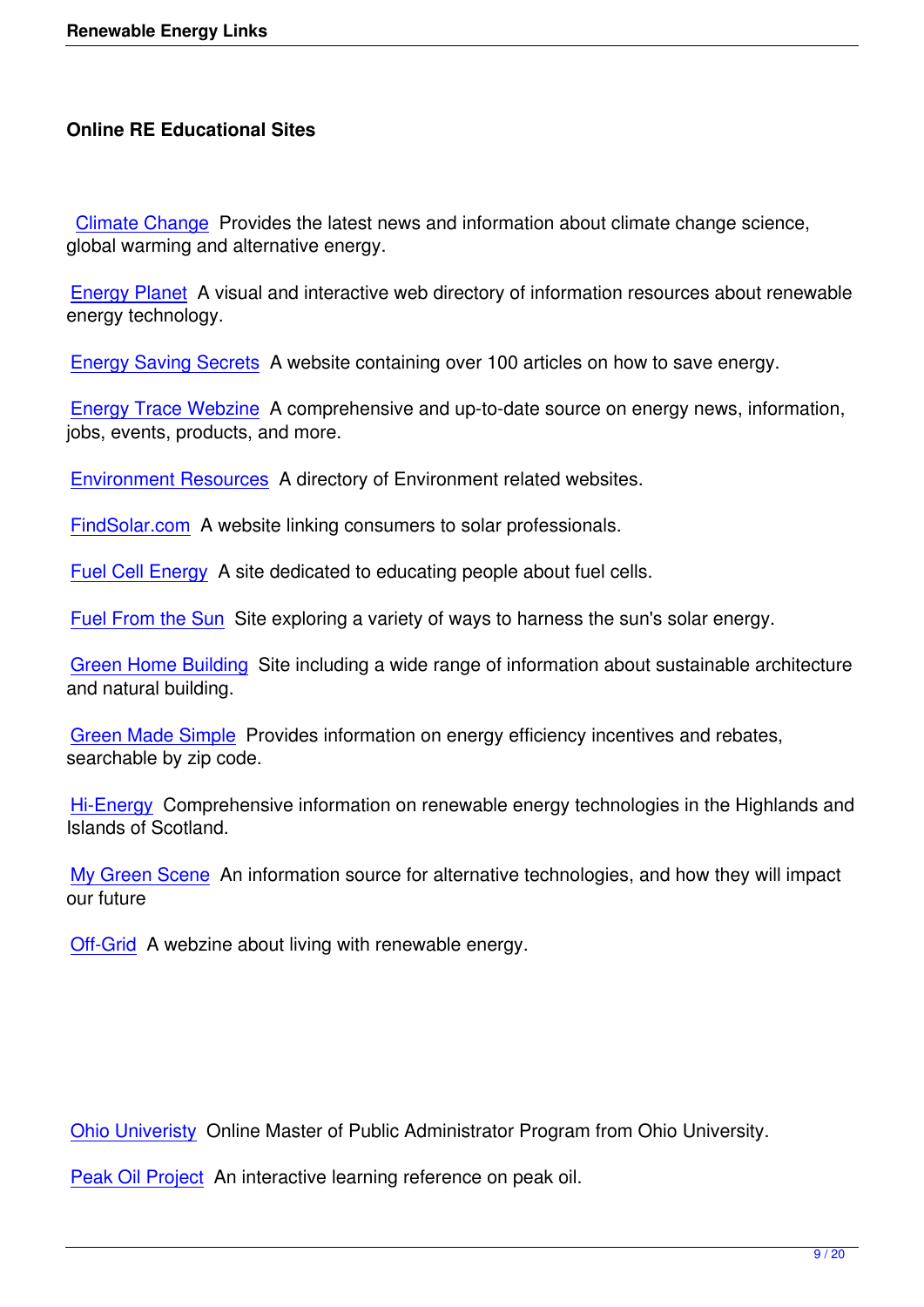PV Portal Web link to the world of solar energy.

Rainwater Harvesting Guide Rainwater collection, recycling and reuse.

[Review of](http://www.pvportal.com/) Solar Cooker Designs Includes information on the design of solar cookers.

[Savingcivilization.org Inform](http://www.rain-barrel.net/)ation about turning around our economy and environment

[Society for Energy Education \(SE](http://members.tripod.com/~ashokk_3/index.html)E) Society dedicated to fostering truth and understanding [about the production](http://www.savingcivilization.org/) and consumption of energy resources and their impact on the economy and the environment.

[The Solar Guide A guide to solar an](http://www.asktheenergydoctor.com/)d renewable energy that makes the information accessible and understandable.

[Solar Power Con](http://www.thesolarguide.com/)solidated News: Solar Power, Solar Energy and Solar Electric Power.

SunWind Solar Notes and links introducing important information about Solar Energy.

[SustainableB](http://www.alternative-energy-news.info/headlines/solar/)uild.co.uk Offering a unique reference point on sustainable construction.

[SustainableStu](http://www.sunwindsolar.com/a_scripts/n_notes_links.php)ff.co.uk Offering a unique reference point on sustainable living.

[Think Hydrogen Inform](http://www.sustainablebuild.co.uk/)ation on the use of hydrogen as a fuel.

[UK Energy Saving Adv](http://www.sustainablestuff.co.uk/)ice and tips on saving energy in your home and business

# **[Publication Link](http://www.thinkhydrogen.com/home.htm)s**

Chelsea Green Publisher of books on sustainable living.

Rainwater Harvesting Guiding principles to welcome rain into your life and landscape.

[Hatcreek Publis](http://www.chelseagreen.com/)hing Information on solar electric systems.

[Home Power Magazin](http://www.harvestingrainwater.com/)e Hands-on journal of home-made power.

[Joiners Quarterly Jo](http://www.hatcreekpublishing.com/)urnal of Timber Framing, Traditional and Natural Home Building.

[Journal of Energy Educ](http://www.homepower.com/)ation A forum for the discussion of educating the public about energy [consumption and](http://www.foxmaple.com/) production.

[The Last Straw The Internat](http://www.asktheenergydoctor.com/)ional Journal of Straw Bale and Natural Building.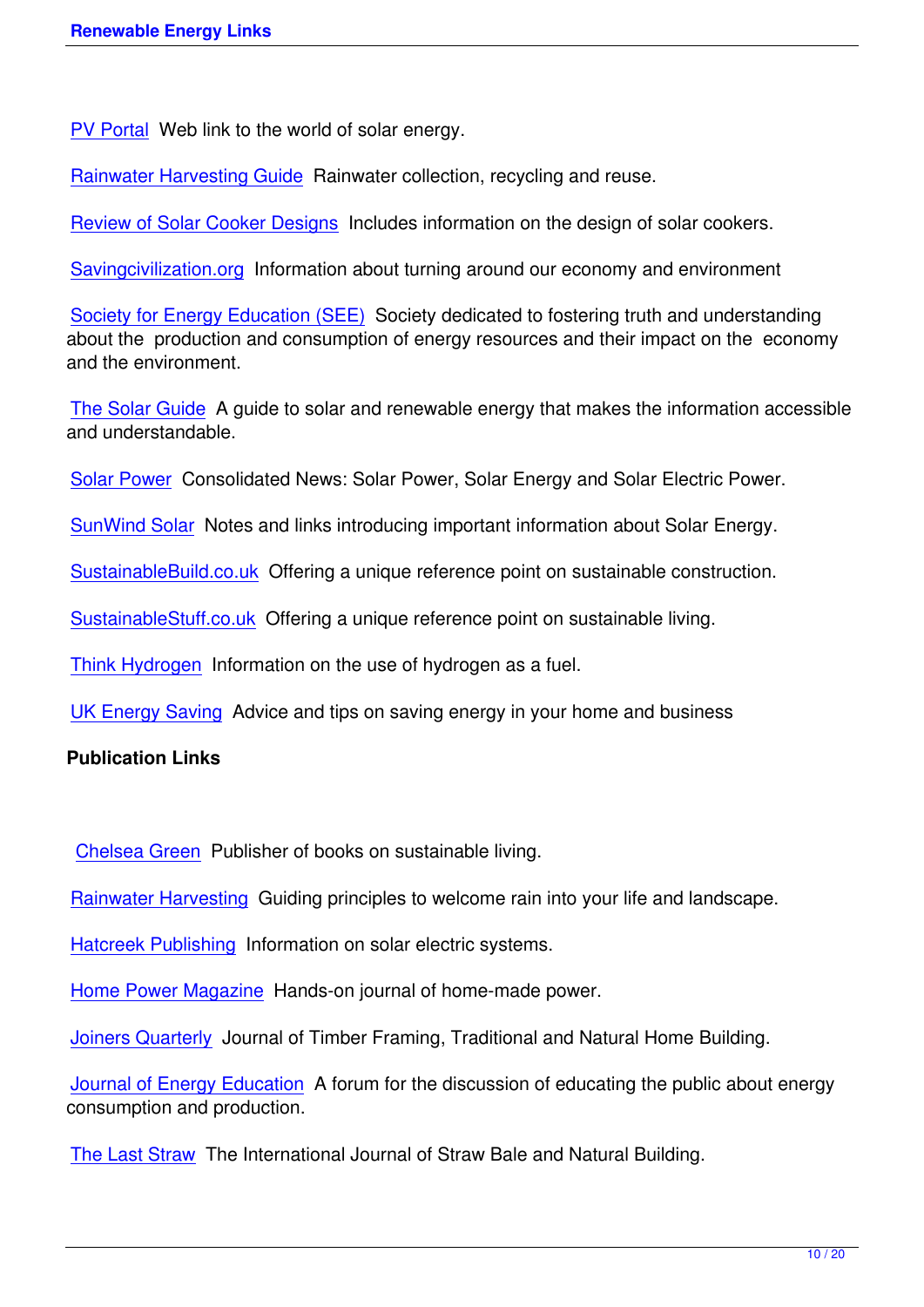Natural Home Magazine Offers today's health-conscious, environmentally concerned homeowners the information they need to practice earth-inspired living.

[New Society Publishers \(](http://www.naturalhomemagazine.com/)NSP) Publisher focusing on books that contribute in fundamental ways to building an ecologically sustainable and just society.

## **[Renewable Energy Resource](http://www.newsociety.com/)s**

Alternative Energy News Source News on alternative energy.

American Energy Independence Promoting the need for energy independence.

[Blackwell Energies is an environ](http://www.americanenergyindependence.com/)mental consulting company that audits clients' monthly business expenses and provides premium office carbon reduction strategies for businesses, nonprofit organizations, and/or religious organizations.

Bio Diesel / Bio Fuel Biodiesel is a clean-burning alternative fuel that is derived from renewable sources. Its rise in interest as an engine fuel matches the increasing global concern about human-caused climate change.

Conserv-a-Store Supporting sustainable commerce and an eco-friendly lifestyle by providing energy and resource saving goods that save money and save the earth.

[DirectoryScience](http://www.conservastore.com/).com Online science directory designed to help its users find the online science source, companies, products, services, and information.

[EcoIQ.com Website fo](http://www.directoryscience.com/)cused on energy conservation and renewables.

[E-construct](http://www.ecoiq.com/energy/) Directory of design related websites

EcoSpeakers.com Operated by EcoIQ to promote speakers for conferences, meetings, training

[Green Home Reso](http://www.ecospeakers.com/)urces Ultimate Guide to Green Home Resources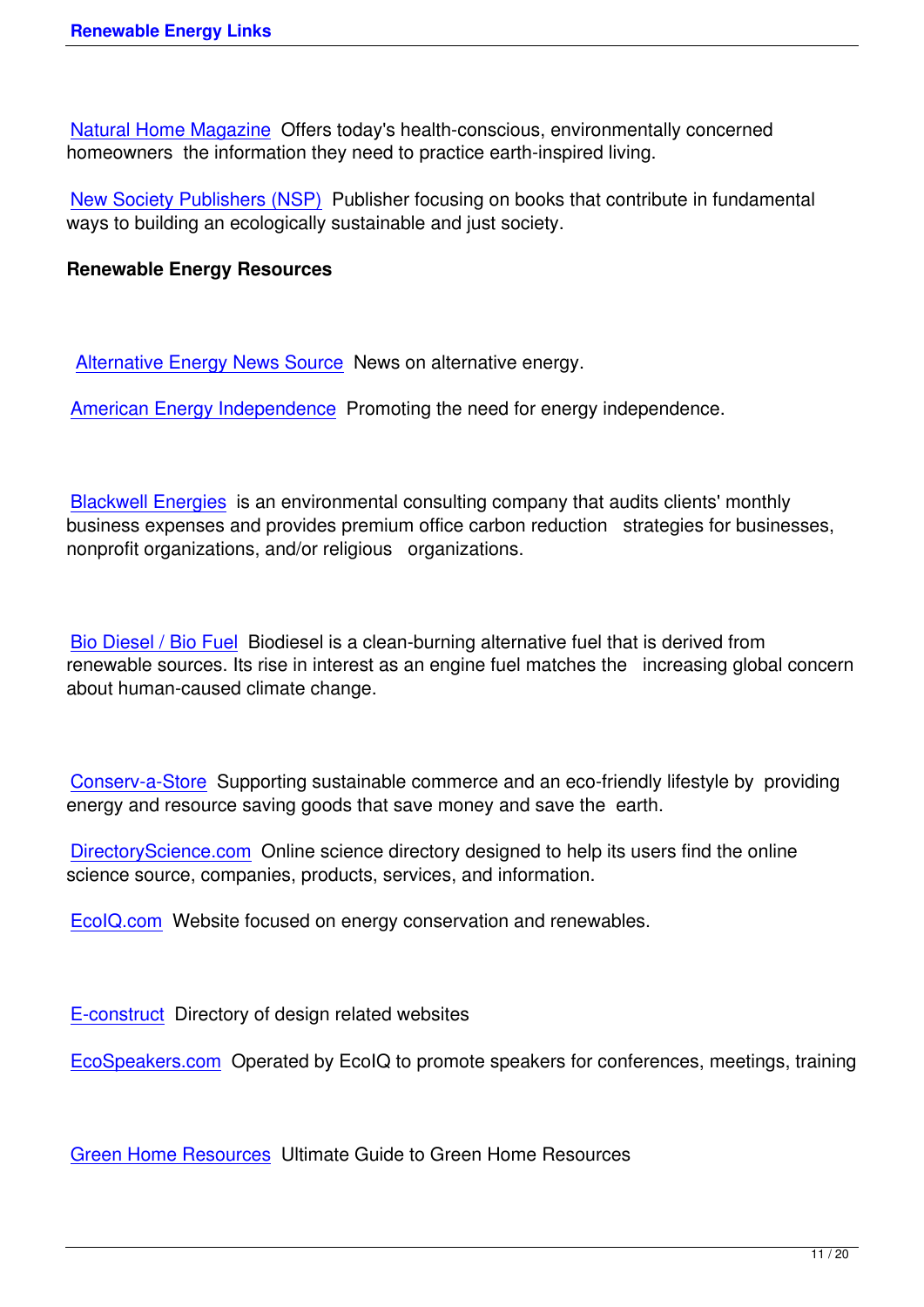Forum on Science and Technology for Sustainability Forum seeking to facilitate information exchange and discussion among those engaged in the field of science and technology for sustainability.

[RenewableEnergAccess.com Comprehensive sourc](http://sustainabilityscience.org/)e for information on the renewable energy field, including job postings.

Renewable Energy Posters and Prints at Barewalls

[Renewable Energy Posters and Prints at FreeArt](http://www.barewalls.com/posters-art-prints/renewable-energy.html)

[Fotosearch: Renewable energy-related images](https://www.freeart.com/art/prints/renewable-energy/all/)

Solarbuzz International solar energy research and consulting company.

[Source for Renewable Energy Online buyer's g](http://www.fotosearch.com/photos-images/renewable-energy.html)uide and business directory to renewable [energy bus](http://www.solarbuzz.com/)inesses and organizations worldwide.

Windturbines.net A venue for collaboration, interaction, networking, and promotion of wind energy.

# **Women's Organizations Links**

Global Fund for Women International grant-making foundation supporting women's human rights organizations around the world.

[Society of Women Engin](http://www.globalfundforwomen.org/)eers (SWE) Nonprofit educational and service organization representing both student and professional women in engineering and technical fields.

[Tradeswomen, Inc. Organization of t](http://societyofwomenengineers.swe.org/)rade professionals working together to provide fair and safe conditions for women who work in the building trades.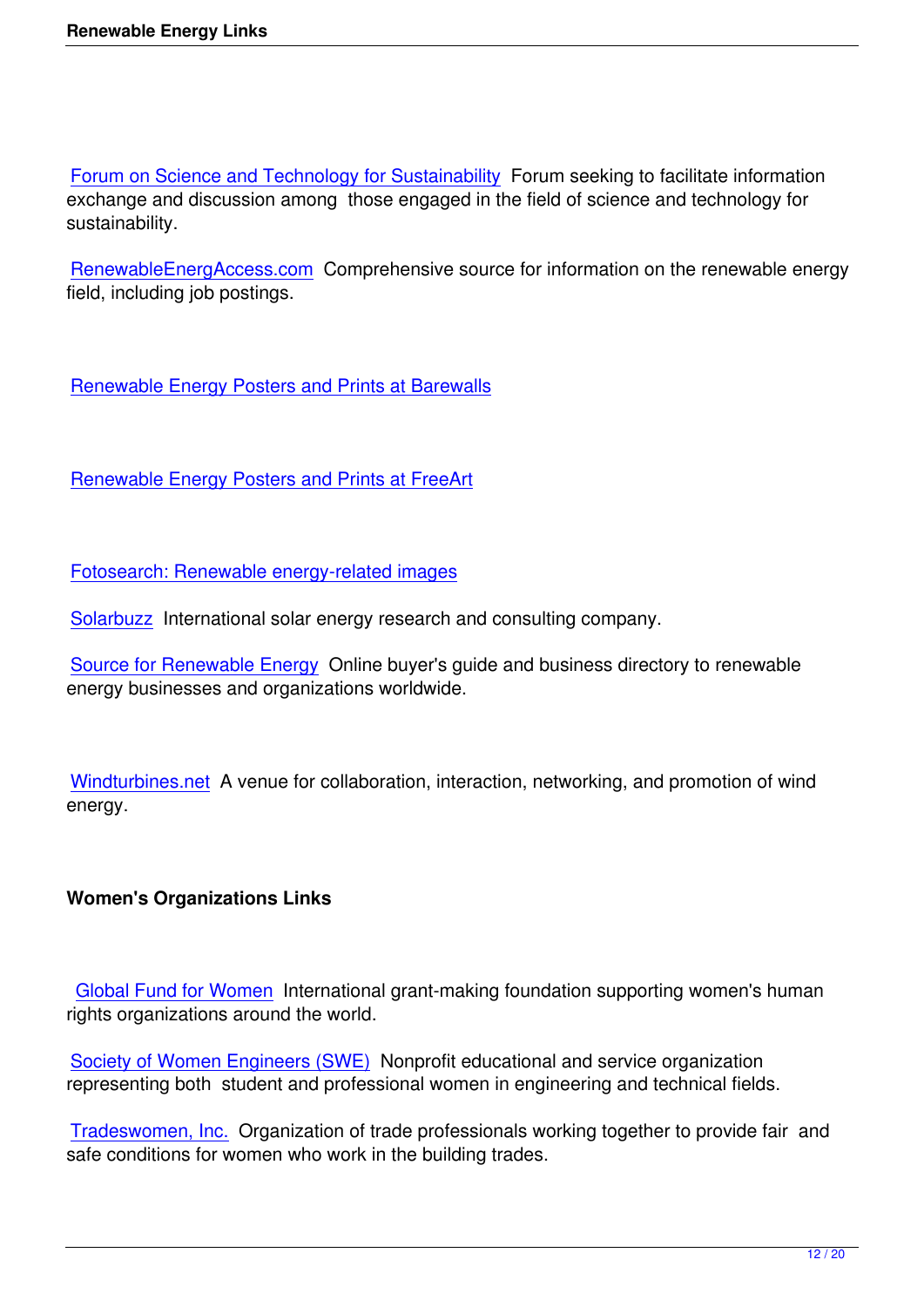Women in Technology International (WITI) Organization designed to empower women worldwide to achieve unimagined possibilities and transformations through technology, leadership and economic prosperity.

[Women's International Center Nonprofit ed](http://www.witi.com/)ucation and service foundation with a mission to acknowledge, honor and encourage women.

[Women](http://www.wic.org/)'[s Net Organization br](http://www.wic.org/)inging advanced communications technologies to women's organizations worldwide.

[Women of Wi](http://www.igc.org/)nd Energy (WOWE) A group of individuals who support and encourage the participation of professional women in the wind energy industry by providing networking opportunities and student sponsorships.

10 Tips For Women Who Are Pursuing A Career in IoT (Internet Of Things)

## **Teacher's Resources**

Schools Going Solar An IREC project focused on building a network, a community of people who can share experiences with solar energy in schools.

#### **[Scholarship Sources](http://www.schoolsgoingsolar.org/)**

American Association of Blacks in Energy (AABE) National association dedicated to ensuring the input of African Americans and other minorities into the developments of energy policies, R&D technologies, and environmental issues.

[National Association of Women In Construction](http://www.aabe.org/)

**Resources for Educators** 

**Renewable Energy Education Resources**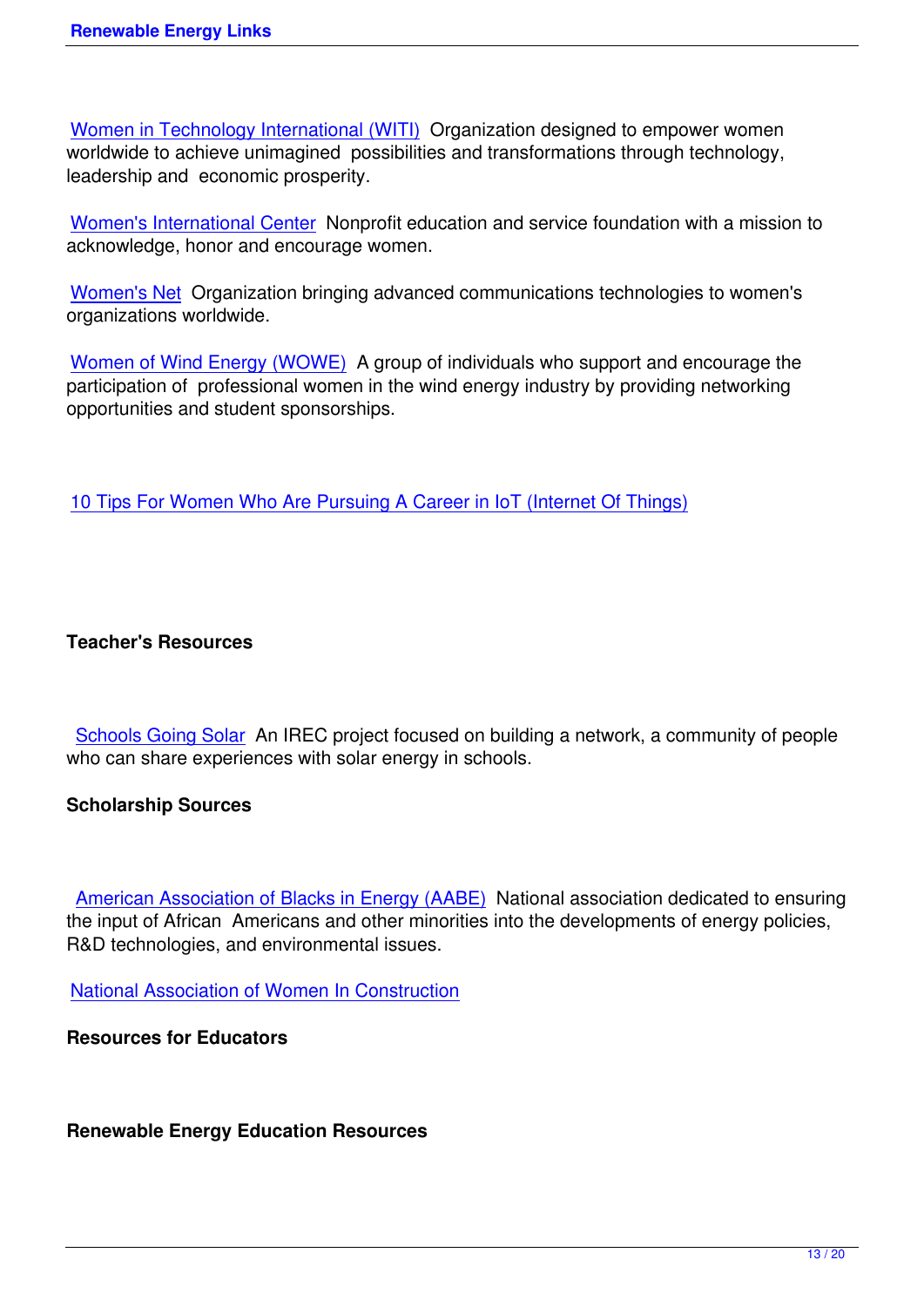National Renewable Energy Laboratory NREL's Education Programs seek to promote science, mathematics and technology education using renewable energy as the vehicle to capture student interest.

[The NEEd Project The NEED Project cr](http://www.nrel.gov/education/k12_students.html)eates networks of teachers and students interested in promoting an energy conscious society while offering free grade specific curriculum and kits for sale.

[An Inconvenient T](http://www.need.org/)ruth Lots of good tips.

Florida Solar Energy Center Florida Solar Energy Center's site for teachers. Find classroom [activities, a calendar of](http://www.climatecrisis.net/) events, kits, competitions, continuing education opportunities, and general information on renewables.

[The Solar School House Ou](http://www.fsec.ucf.edu/en/)t of California, this organization offers curriculum and solar kits for sale while offering accredited teacher training workshops in Renewable Energy for California teachers.

[The Solar School House](http://www.solarschoolhouse.org/ssh.html) - Resources The Solar Schoolhouse direct link to their resource page (solar ovens, solar fountains, etc.)

[New Mexico Solar Energy Association](http://www.solarschoolhouse.org/oldssh/resources.html) New Mexico Solar Energy Association's educational programs and curriculum links for youth – good stuff.

[Build It Solar Many solar-based, hand](http://www.nmsea.org/education_%26_outreach.htm)s-on projects from solar cookers to solar home models to even more advanced projects.

[Journey to Fo](http://www.builditsolar.com/Projects/Educational/educational.htm)rever The first-ever overland expedition from East Asia to Southern Africa. Offers school children an active role in confronting the environmental issues threatening the planet.

[How to Build with C](http://www.journeytoforever.org/)ob How to make a cob bench.

UCSUSA The Union of Concerned Scientists, a coalition of citizens and scientists for [environmental solutions](http://www.humboldt.edu/~ccat/alternativebuilding/cob/anonymousFA2000/cob.html), offers more technical papers, facts, and solutions appropriate for high school students.

[Design Co](http://www.ucsusa.org/)alition Efficient home building curriculum for youth.

Re-Energy A complete renewable energy curriculum designed for middle school youth.

[Oil Poster Great](http://designcoalition.org/kids/energyhouse/pdfpage.htm) resources for teachers on energy consumption and carbon footprint activities. [You can als](http://www.re-energy.ca/t_teacher.shtml)o sign up to receive a free poster on world oil consumption at their home page. This poster is worth the time to ask!

[Earth See](http://www.oilposter.org/teachingaids.html)ds Organization dedicated to the proliferation of earth conscious curriculum around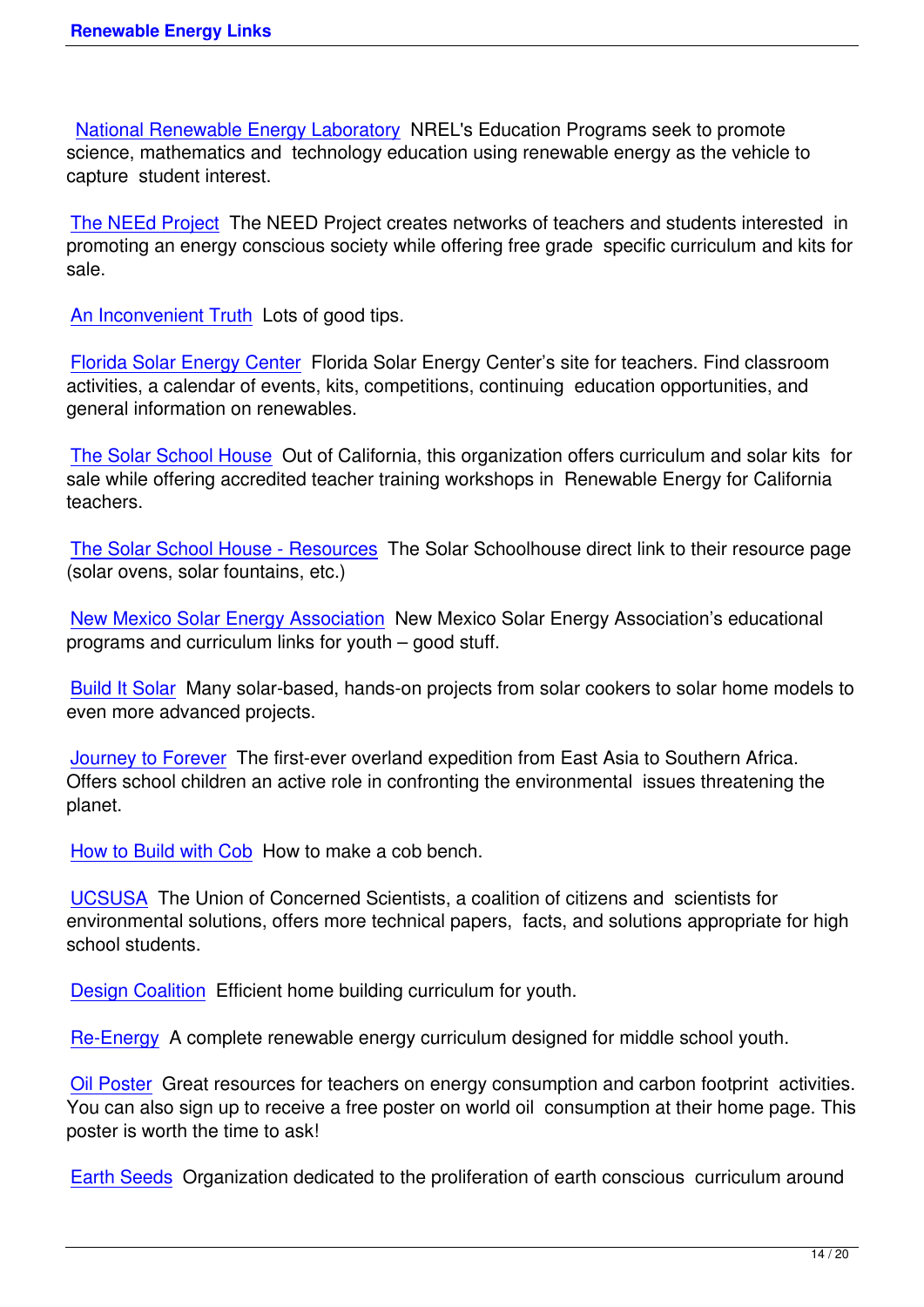the world. They offer educational kits for sale. EarthSeeds has partnered with SEI to write their renewable energy curriculum.

Windows to the Universe Bilingual (English/Spanish) website for Earth Sciences. This one gets high remarks from local teachers on content and usability.

[Kid Wind Nonprofit organ](http://www.windows.ucar.edu/)ization dedicated to improving science education while introducing curriculum for wind power.

[Winston S](http://www.kidwind.org/)olar Life-sized solar car race for high schools. Students design, build, and race the solar cars that they create as a team.

[CU Biodiesel](http://www.winstonsolar.org/challenge/about.shtml) CU Biodiesel's K-6 biodiesel curriculum.

Michael Blue Jay What is a kilowatt? a great lesson on electrical terminology and an energy [saving worksh](http://cubiodiesel.org/pyb.php)eet, true cost of energy, and so forth.

[Biodiesel Now A r](http://michaelbluejay.com/electricity/cost.html)esource for biodiesel run by Josh Tickell, From the Fryer to the Fuel Tank. The newsletter gives great resources for biodiesel in school busses and clean energy efforts.

Alternate Fuels This site gives a list of alternative fuels with links to resources for more information.

Home Power The website for Home Power Magazine – tons of do it yourself ideas and instruction.

[MREA Midwe](http://www.homepower.com/)st Renewable Energy Association's kids page. MREA puts on a Renewable Energy Fair every summer in Wisconsin with lots of educational events for kids and adults.

[Solar T](http://www.the-mrea.org/events_outreach.php)hermal Animated visuals for how solar thermal systems work.

[National Coun](http://www.solarthermal.com/Applications/application6.asp)cil for Solar Growth A non profit group with a mission to educate homeowners and businesses about the economic and environmental benefits of PV solar.

Energy Organization of teachers based in Canada offering renewable energy curriculum for high school.

[Sustain](http://www.re-energy.ca/t_teacher.shtml)able abc Helps students design their own green buildings and learn more about sustainable architecture.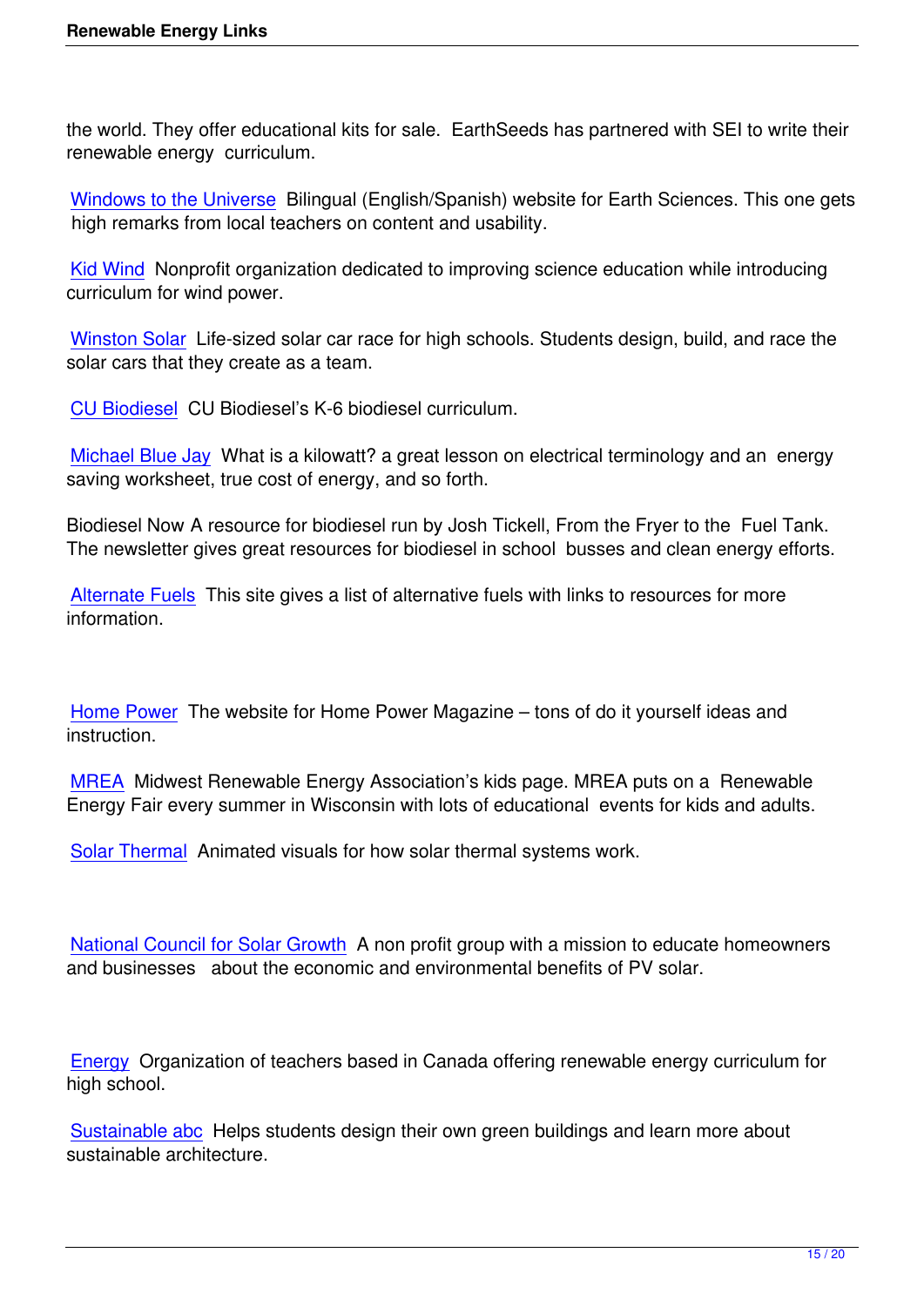Sun Design Interactive website that lets you calculate features of a passive solar home.

Energy Teachers This site gives teachers the latest links and bibliographies on energy related [lessons](http://www.sundesign.com/) 

[Green Teacher A](http://www.energyteachers.org/) collaborative effort of teachers all around North America. Their lesson plans address all different learning styles, and they are usually hands-on, creative, and impactful. SEI carries some of their curriculum for sale.

[Solar Now Ded](http://www.greenteacher.com/)icated to renewable energy advocacy and education with an emphasis on Photovoltaics (solar electric). This link sends you directly to their experiments page.

[Energy Qu](http://www.solarnow.org/experiment.htm)est A students' guide to alternative fuel vehicles.

Energy Science The Colorado Energy Science Center's K-12 programs and curriculum – they [have created e](http://www.energyquest.ca.gov/transportation/electric.html)xtensive materials that address hands on scientific learning with renewables

[PPL Links to cu](http://www.energyscience.org/education/programs.htm)rriculum by specific topic

Energy Hog A project of Energy outreach Colorado - fun games scavenger hunt great graphics

[Scholastic T](http://www.energyhog.org/)he homework hub cool resource for kids in a wide variety of subjects

Discover Engineering Great science fair type projects ideas for kids and energy.

[UWSP Wi](http://www.scholastic.com/kids/homework/index.htm)sconsin's K-12 eenewable energy education program.

# **[Global Warming](http://www.eweek.org/site/DiscoverE/activities/archive.shtml)**

NRDC National Resource Defense Council FAQ's on global warming.

#### [7 Crazy](http://www.nrdc.org/globalWarming/f101.asp) Things That Are Going To Happen As Sea Levels Rise.

Stop Global Warming Join the 810,788 supporters of the Stop Global Warming Virtual March, [and become part of the movement to demand our leaders reduce](https://moboxmarine.com/blog/7-crazy-things-happen-sea-levels-rise/) carbon dioxide emissions now.

[Climate Challenge Th](http://stopglobalwarming.org/)e Campus Climate Challenge is a project of more than 30 leading youth organizations throughout the U.S. and Canada.

[Teach 12 12 half-h](http://climatechallenge.org/)our lectures on our changing climate.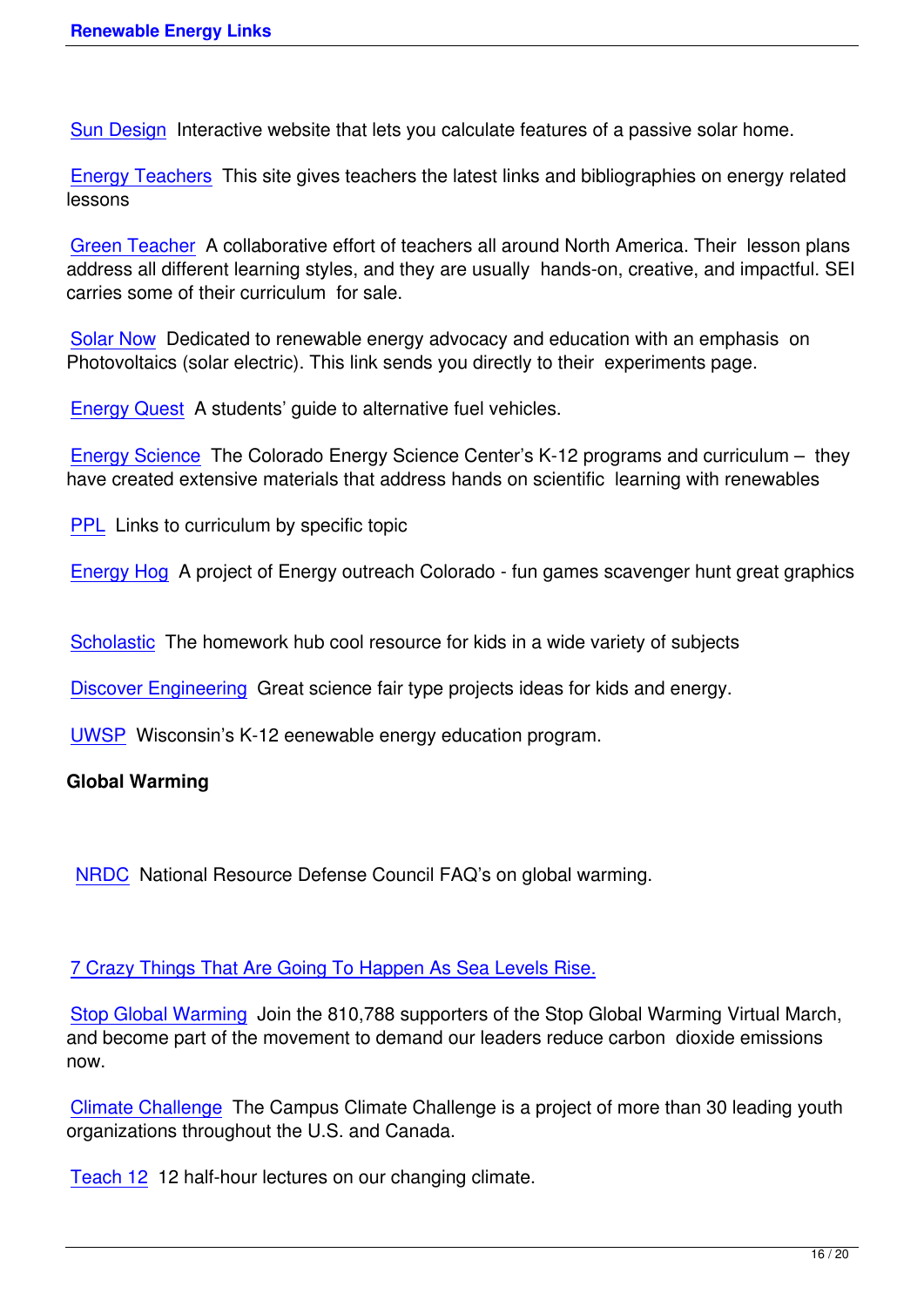The Bonneville Power Association's 3rd – 8th grade curriculum for energy conservation

Aspen, CO's Canary Initiative This link will lead you directly to their "Calculate your Cox [emissions" page.](http://www.bpa.gov/corporate/KR/ed/energyaudit/chapter1/chap1.htm) 

[E-Star More links to energy e](http://aspenglobalwarming.com/calculate.cfm)fficiency appliances and actions

Wilsoned These folks give presentations at schools regarding Energy Conservation. I have [never s](http://e-star.com/)een them present as they are predominantly in the North East, Arkansas, and California. Their website looks good, however.

[Energy St](http://www.wilsoned.com/)ar Info on compact fluorescent light bulbs including faq's, links to disposal methods, and clean up and mercury information.

Efficient Lighting and Other Ways to Save Energy . (Thanks to John :-)

[Energy Efficiency Guide](http://www.architectdesignlighting.com/efficient-lighting/) **:** Save Money on Home Energy Costs

# **Solar Project Funding Sources**

Schools Going Solar This website gives resources for state financial incentives and grant opportunities for schools going solar. There is also a database of schools that have successfully implemented solar energy in their schools around the country.

A Plus for Energy BP Solar's A+ for Energy grants for teachers.

Federal Grants Federal education grant links.

[Database for State](http://www.aplusforenergy.org/) Incentives for Renewable Energy

[\\$1500 grants fo](http://catalog.pitsco.com/about/item.aspx?ap=2&art=314)r social studies teachers

["Growing Clean Air" Small kits to grow trees. Good fo](http://www.dsireusa.org/)r fundraising or environmental fairs.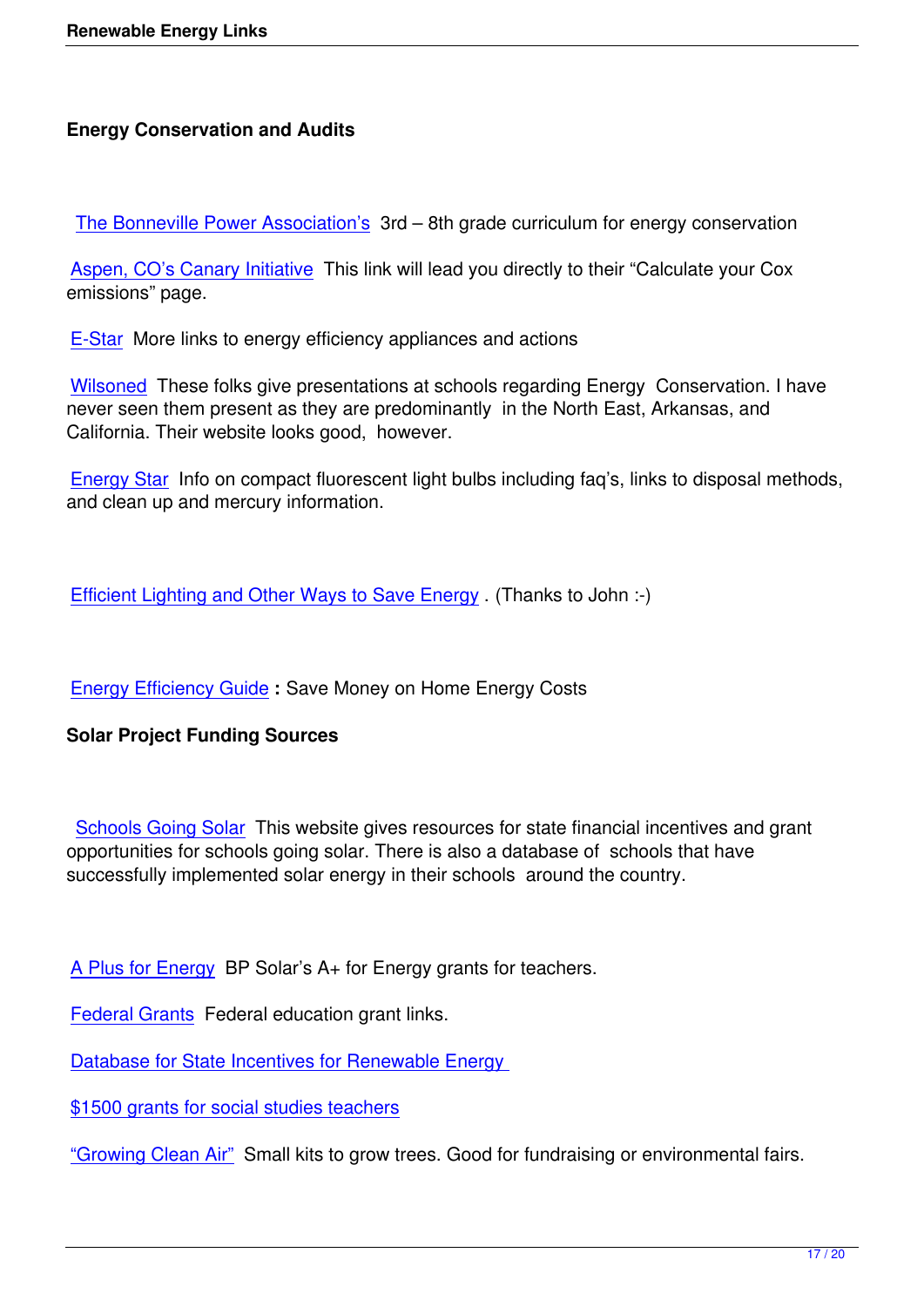National funding resources for youth initiatives Resources for youth who want to create positive change in their communities.

## **[Classroom Solar Energy Kits and Products](http://www.idealist.org/kt/activism.html#SEC7)**

Solar World Solar energy kits for sale.

Sciences Hareware - How to build a human powered bicycle generator for your classroom.

[NMSEA Offe](http://www.solarworld.com/Educational.htm)rs a comprehensive hands-on solar energy kit for sale.

# [Hydrogen fuel cell k](http://www.scienceshareware.com/)its

[Real Go](http://www.nmsea.org/SunChaser2/Solar_Kits.htm)ods Green products for sale. Real Goods is a leader in California on sustainability and [renewable energy educ](http://www.fuelcellstore.com/)ation by hosting conferences and fairs at their eco campus.

[Backwoods](http://www.realgoods.com/) Solar Established online and catalogue distributer for renewable energy equipment. A great source for solar fountain materials.

[A source for scien](http://www.backwoodssolar.com/)tific materials for teachers

Steves Pangler Science A source for scientific materials and science project ideas.

[Edmund scientific supply Kits and goodies. L](http://www.pitsco.com/)ots of sales and cheap shipping**.**

# **[Solar Cooking](http://www.stevespanglerscience.com/)**

Solar Cooking Everything you want to know about solar cooking and making your own solar ovens.

[Direct link to th](http://www.solarcooking.org/)e above sites page of solar cooker plans

Solar Household Energy, Inc. Expansive website on solar cooking on a global level.

[Frequently asked solar cookin](http://www.she-inc.org/)g questions and answers

**[Renewable energy for Homes](http://solarcooking.wikia.com/wiki/Solar_Cooking:Frequently-asked_questions)**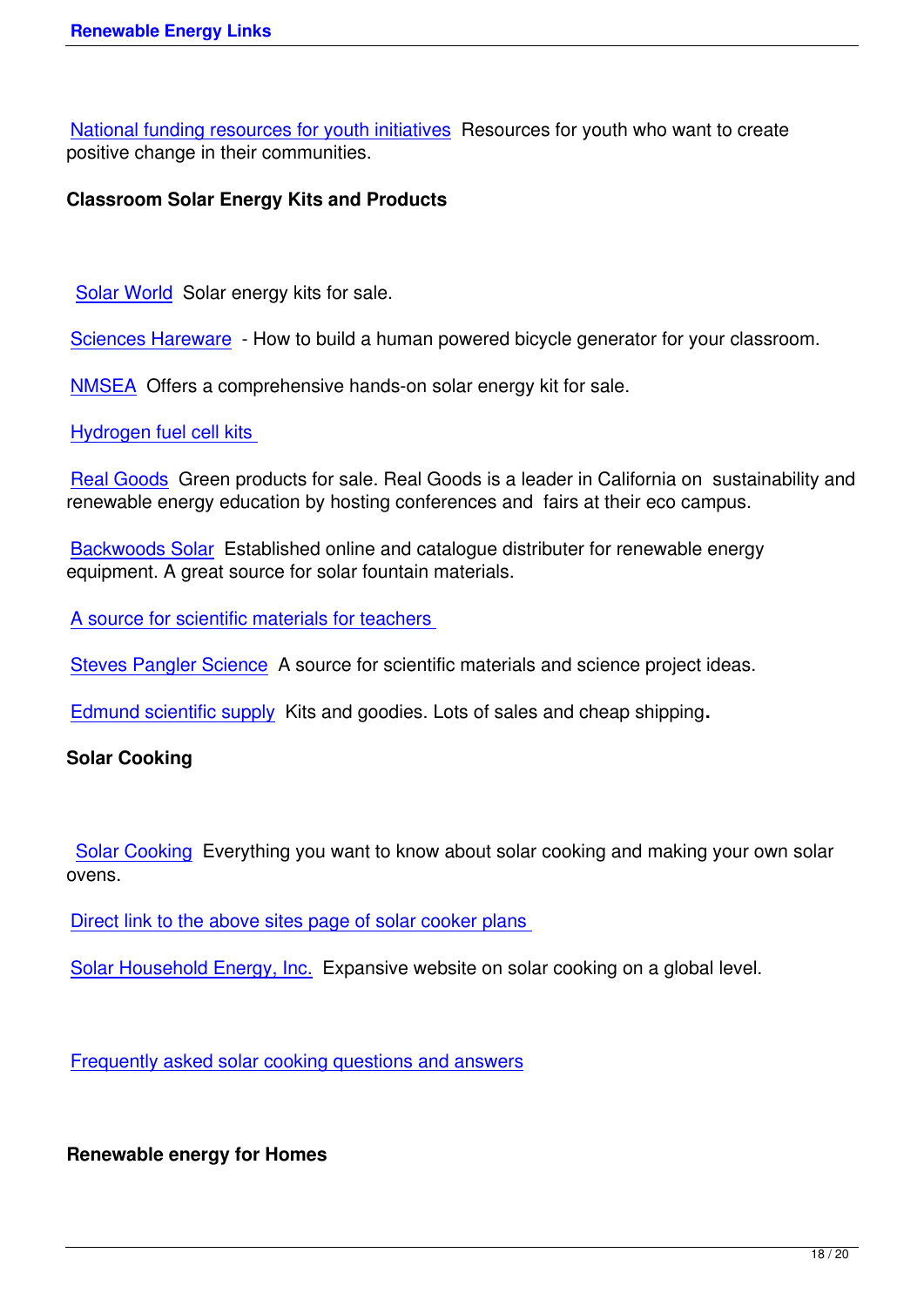## [25+ INNOVATIVE WAYS TO SAVE ENERGY AT HO](http://powerdrillguru.com/blog/a-green-home-guide-how-to-go-green-at-home/)ME

#### **RE Science Fairs and Competitions**

Igniting Creative Energy Open to students K-12, the Igniting Creative Energy Challenge is an educational competition designed to encourage students to learn more about energy and the environment.

I[nternational Youth Fuel C](http://www.ignitingcreativeenergy.org/)ell Competitition

NREL's Junior Solar Sprint/Hydrogen Fuel Cell Car Competition Annual competition for Middle [School Teams from all over Colorado. Find](http://www.iyfcc.com/) out how to host one in your area.

[The Solar Decathalon – Every other year the National Mall in W](http://www.nrel.gov/education/jss_hfc.html)ashington DC hosts this event. A great field trip and inspiration for youth.

[NREL's Middle Schoo](http://www.solardecathlon.org/)l Science Bowl

This is the site for the National Science Bowl

[The Internet Science and Technology](http://www.nrel.gov/education/science_bowl.html) Fair (ISTF) was created to afford pre-college students in [grades three \(3\) through twelve \(12\) an oppor](http://www.scied.science.doe.gov/nsb/default.htm)tunity to experience the excitement of researching solutions to real-world problems involving science, engineering and other technical [fields of study.](http://istf.ucf.edu/) 

#### **Online Environmental Quizzes**

My Foot Print An eye-opening questionnaire to reveal your personal ecological footprint.

#### **Inspiring Youth Success Stories and Initiatives**

Youth united for a clean energy future Find out about the youth efforts of the United States.

Free Webs "My name is Shawn and I go to Skyview Jr. High. At my school there is a project